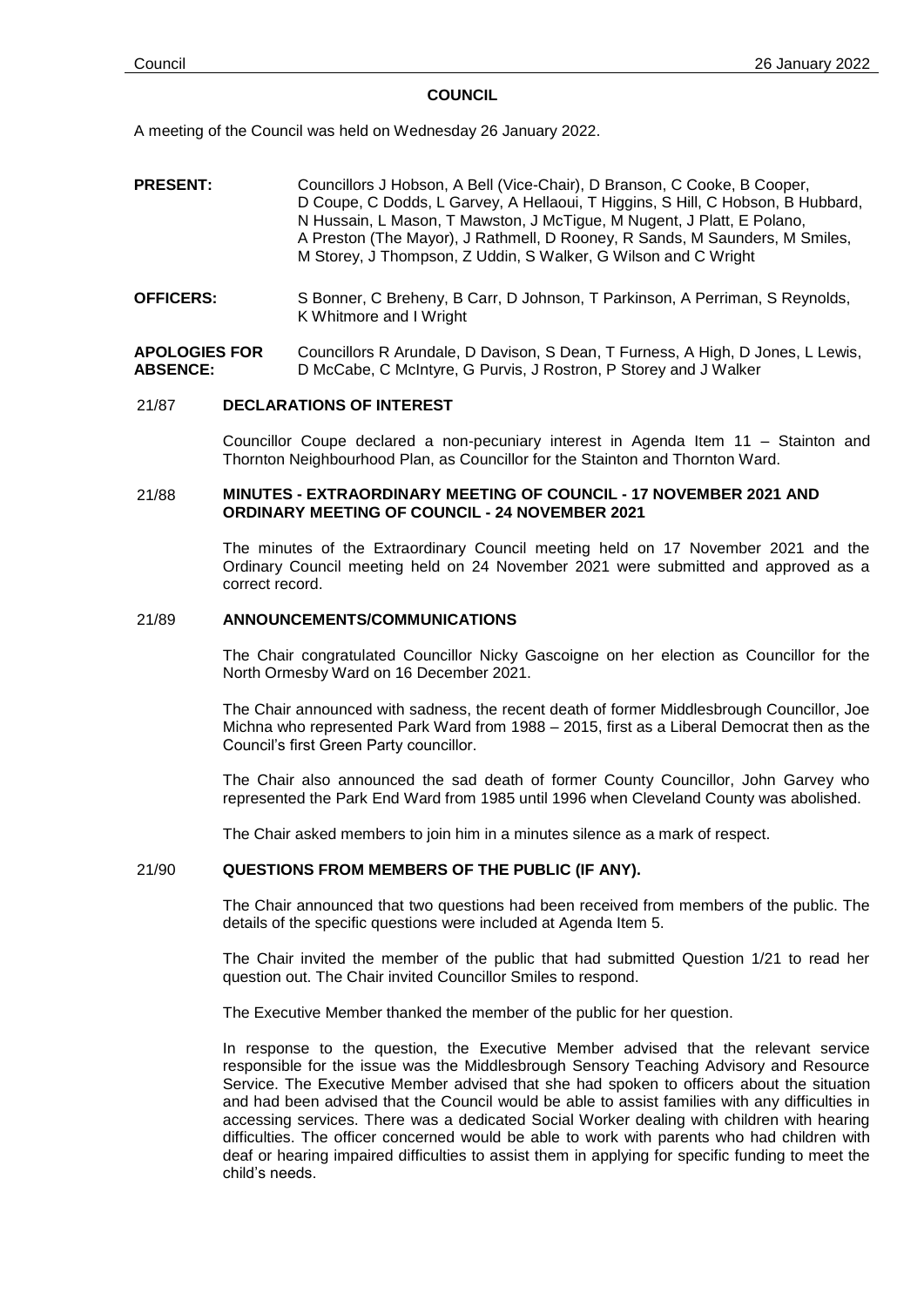The Council also worked with a number of different charities, including the ESME Foundation and the Birkdale Trust and Family Fund. Middlesbrough College was also providing British Sign Language courses, free of charge, for any person who did not have a Level 3 qualification.

The Chair advised that the member of the public who submitted question 2/21 was unable to attend the meeting. The Chair read the question out and advised that a written response would be provided.

# 21/91 **MAYOR'S STATEMENT AND REPORT**

The Mayor stated that he wished to speak on the following issues:

### Anti-social behaviour

The Mayor stated that anti-social behaviour was an issue across the whole of the country. Although progress had been made in some areas, anti-social behaviour was still too high in Middlesbrough.

The Mayor advised that there had been longstanding issues with anti-social behaviour in the Hemlington area. Many of the issues were mainly due to a small group of people who were committed to carrying out acts of anti-social behaviour. The police were unable to police the area 24 hours a day and there was a limit to what they were able to do.

The Council could spend more money on youth services, but more needed to be done. There needed to be consequences for bad behaviour. The Mayor urged people to continue to report anti-social behaviour and crime in the area, so that the police had enough data/evidence to prosecute the offenders. Twenty four new security cameras had been ordered, and were due to be installed throughout the Hemlington area. The delivery had been delayed due to Covid, but they were due to arrive in three weeks. It was anticipated that the cameras would deter crime and capture any incidents in the area. This would assist in any action being taken against the offenders. More resources would be allocated to Hemlington in the near future.

The Mayor stated that every Ward had some elements of anti-social behaviour/crime, but by continuing to report it, hopefully the perpetrators would be caught and prosecuted.

#### BOHO X

The Mayor advised that it was anticipated that BOHO X would be completed in the following ten months. The Council was currently in advanced discussions with those interested in occupying the site.

#### Tollesby Shops

The Mayor advised that Tollesby shops had been derelict and an eyesore for a number of years and the site had attracted anti-social behaviour and damaged people's mental health. Following the Council's acquisition of the Tollesby shops, there would be new apartments for retired people and shops for the community would be put in place of the old shops. The Mayor urged people to get in touch if they had any issues regarding sites that had become an eyesore and the Council would try and deal with the issue.

#### Cleveland Centre

The Mayor advised that the Council had purchased the Cleveland Centre for two reasons. The price of the centre had fallen from £100m to £12m and the rental that the Council received from the occupiers of the Centre, exceeded the cost of the loans and the interest that the Council had to pay. Doing nothing was not an option, and the centre needed to be looked after.

## Captain Cook Square Shopping Centre

The Mayor advised that the builders were currently on site in the former T J Hughes store. A private company had taken over the premises. The plans for the site, included an indoor Go Carting/Golf/Bowling Centre which would be open from 10.00am until 2.00am. It was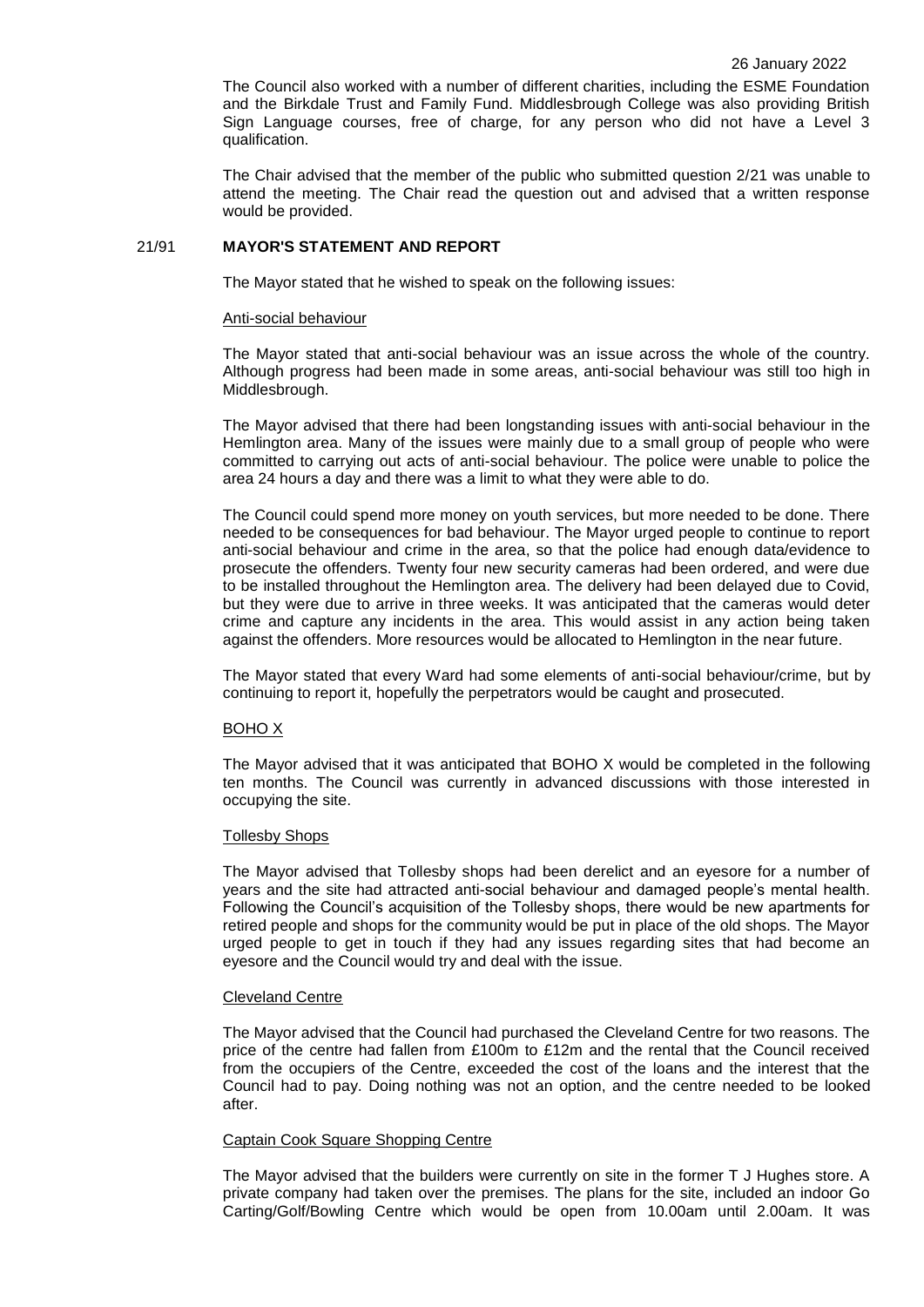anticipated that the facility would open in April 2022.

#### Executive Members

The Mayor advised that he had appointed two new Executive Members. Councillor Luke Mason had been appointed as Executive Member for Young Adults and Political Engagement, and Councillor Tony Grainge had been appointed as Executive Member for Neighbourhood Safety.

#### Holocaust Memorial Day

The Mayor reminded people that the following day was Holocaust Memorial Day. He urged members to think about the Holocaust and also to remember the people caught up in the conflict in Ukraine.

#### Jobs and the future

The Mayor stated that the television and the press were full of negative things. Utility bills were due to increase and this would hit the poorest people hardest and the Government and the Council needed to plan for that.

The Mayor advised that he had recently attended a jobs fair, and had been informed that there was difficulties in filling all of the vacancies. He advised that the opportunity to work had never been so vast.

Councillor M Storey stated that in respect of the Holocaust, everyone need to reflect on the event, He advised that it was getting to the point that there would be nobody left alive who had suffered as a result of the event and lessons needed to be learned.

Anti-social behaviour was a major issue, and although the focus was currently on the Hemlington area, there needed to be a strategic policy on anti-social behaviour and crime to cover the whole of the town. The PSPO currently only covered the Central and Newport Wards and this was an issue as all Wards were experiencing anti-social behaviour and crime, which was why a strategic policy that covered the whole of the town was required.

Councillor Storey also stated that it was good that the Mayor was speaking about the lack of police officers. 500 police officers and 50 PCSOs had been lost. The Council had lost 40% of its budget from Central Government. The Mayor needed to speak out more about funding received from Central Government. The Mayor needed to understand community triggers,

Councillor Storey stated that he was pleased with the proposed developments at Tollesby shops and he congratulated Councillor Dean with regard to all her previous work in pushing for improvements at the site.

News about the Helepad was pleasing.

In terms of the Cleveland Centre, Councillor Storey stated that it was pleasing to see that the Cleveland Centre would be brought back into use.

Councillor Storey advised that in terms of the increase in utility bills, the Labour Party had a policy of scrapping VAT on bills.

Councillor Uddin referred to anti-social behaviour in the town and he stated that the family of the children committing anti-social behaviour needed supporting. He stated that prison was not the answer.

In response to the comments about anti-social behaviour, the Mayor advised that prison sentences did work as a deterrent to others. A prison sentence would take people off the streets, it would warn others that there were consequences and so would act as a deterrent in the future. There had been too little enforcement in the past.

Councillor Mawston advised that everyone should remember the Holocaust.

The referred to the Endeavour ship that was previously located in the Cleveland Centre.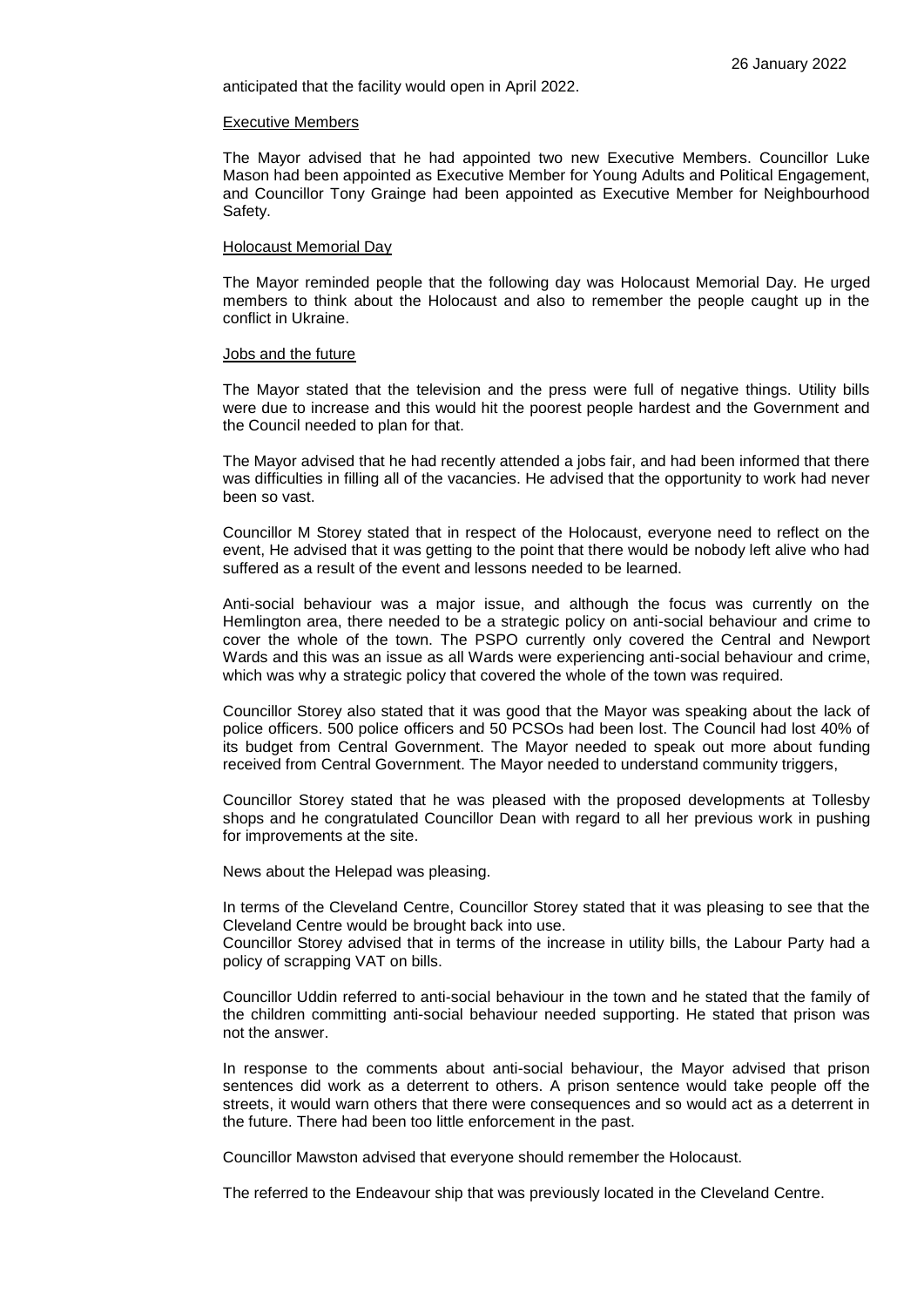In terms of anti-social behaviour, he advised that he and Councillor Davison reminded people to report anti-social behaviour and crime but many were afraid of retributions.

The Mayor stated that the he would be happy to discuss the Endeavour ship.

Councillor McTigue stated that more effort needed to be made to get the perpetrators of crime off the streets. The current Criminal Justice system needed to be scrapped. Parents should be fined for the actions of children committing anti-social behaviour and crime.

Councillor Bell stated that he agreed with the comments about anti-social behaviour in Hemlington. Parents needed to be held responsible for the actions of their children. Detention centres needed to be brought back so that the parent and the child who had committed antisocial behaviour would have to attend at certain times of the day. Councillor Bell advised that the Neighbourhood Safety Officer was working with the Police and Thirteen were working together to tackle the issue.

Councillor Cooke stated that the root cause of many of the causes of anti-social behaviour was because of organised gangs. It was the leaders of these gangs that needed to be targeted.

The Mayor stated that the issue in Hemlington was different to that in Gresham. In Hemlington, it was a small number of 15 to 16 year olds that were causing the issues. If more cameras and wardens had been committed to the area four or five years ago, the situation might not be as bad as it was at the moment.

### 21/92 **AMENDMENT TO THE EXECUTIVE SCHEME OF DELEGATION**

As required by the Council's Constitution, a report was submitted setting out the revised membership of the Executive, appointed by the Mayor, together with details of the amended Executive Scheme of Delegation.

**ORDERED** that the report be noted.

#### 21/93 **REPORT OF THE OVERVIEW AND SCRUTINY BOARD**

Council received and noted a report of the Chair of the Overview and Scrutiny Board outlining the work of the Board and Scrutiny Panels.

# 21/94 **CALCULATION OF COUNCIL TAX BASE FOR 2022/23**

The Director of Finance and the Executive Member for Environment, Finance and Governance submitted a report, the purpose of which was to set the council tax base for the financial year 2022/2023 by the statutory deadline of 31 January 2022.

The Executive Member for Environment, Finance and Governance presented the report.

The Council had a legal obligation to calculate a council tax base each financial year. The calculation of the council tax base was a part of the Council's budget strategy which formed part of the Council's Policy Framework, and as such must be agreed by Full Council.

The Deputy Monitoring Officer reminded Members that any Member who was more than 2 months in arrears with their Council Tax must make a Declaration of Interest under [Section](http://www.legislation.gov.uk/ukpga/1992/14/section/106)  [106 of the Local Government Finance Act 1992](http://www.legislation.gov.uk/ukpga/1992/14/section/106) and must not take part in the voting.

The Deputy Monitoring Officer conducted a Recorded Vote. The result of the vote was as follows:

Votes For: (30)

Councillors Bell, Branson, Cooke, Cooper, Coupe, Dodds, Garvey, Hellaoui, Higgins, Hill, C Hobson, J Hobson, Hubbard, Hussain, Mason, Mawston, McTigue, Nugent, Platt, Polano, Rooney, Sands, Saunders, Smiles, M Storey, Thompson, Uddin, S Walker, Wilson, Wright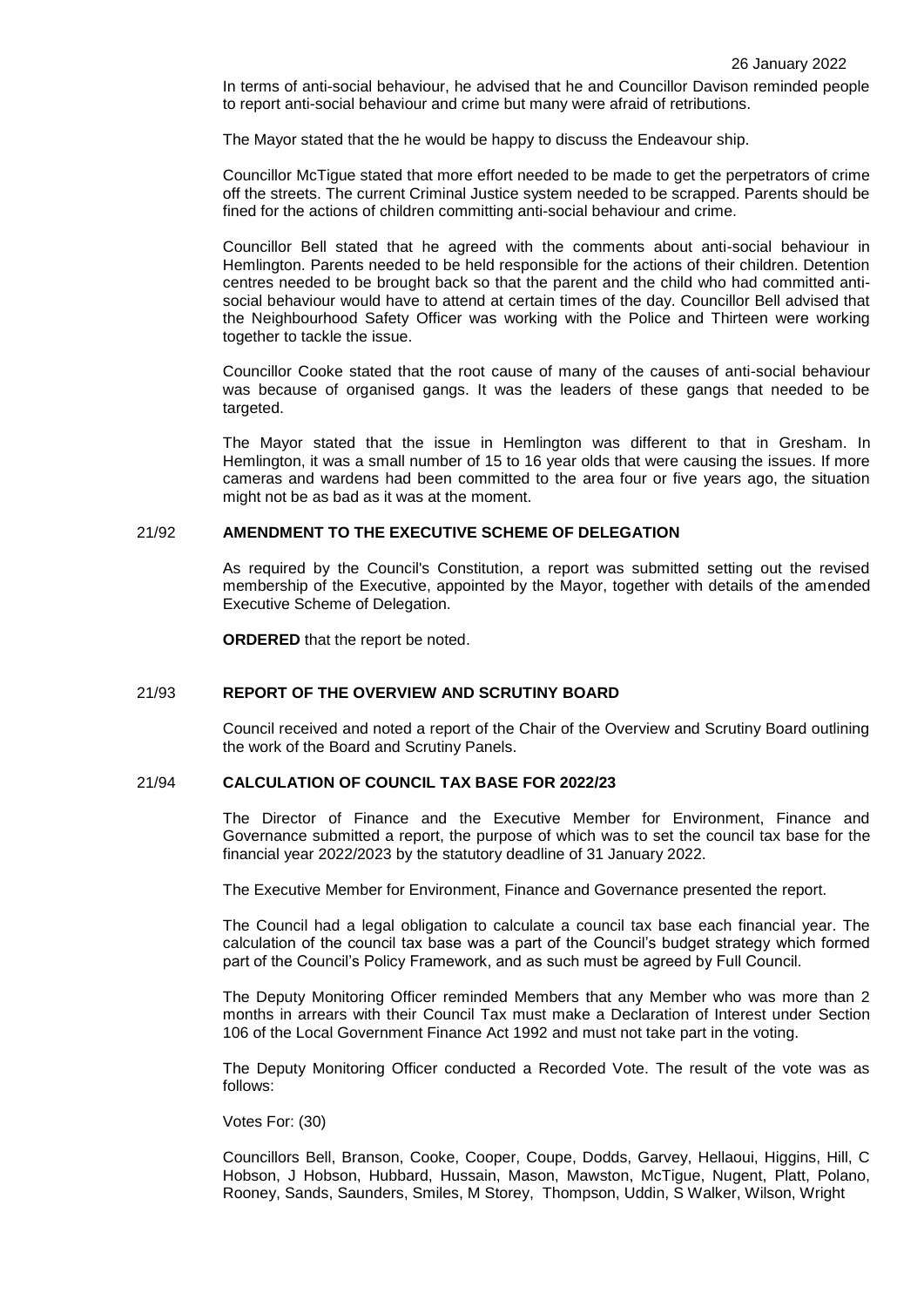Against: Councillor J Rathmell (1)

Abstentions: Mr A Preston (1)

# **ORDERED** as follows:

That the Council notes the contents of the report.

That the Council approves the council tax base for 2022/2023 as **35,228**.

That the Council approves **2,168** and **1,240** as the council tax bases for the parishes of Nunthorpe and Stainton & Thornton respectively for 2022/2023.

That the Council agrees to notify the Police and Crime Commissioner, the Cleveland Fire Authority and the Parish Councils of the 2022/2023 council tax base.

# 21/95 **CORPORATE DEBT WRITE OFF POLICY**

The Director of Finance and the Executive Member for Environment, Finance and Governance submitted a report the purpose of which was to seek approval of the Corporate Debt Write Off Policy.

The purpose of the new policy was to provide a corporate approach to the writing off of bad and irrecoverable debts in a fair and timely manner, whilst seeking to maximise the opportunity for collection thereby minimising the need for write off.

All service areas were required to follow this policy to allow the Council to operate a consistent approach to debt write off, whilst having due regard to the customer's ability to pay.

Whilst some parts of debt write off were governed by particular legislative requirements such as Council Tax, Business Rates, Adult Social Care Debt, etc., wherever possible the overall principle of debt write off should be efficient and effective, always giving consideration to the financial impact on the Council when debt was written off.

The policy would underpin any specific recovery strategies and would be applied across all directorates.

The new policy would also support cross directorate communication where a shared customer base existed. It was envisaged that the approach would work within Data Protection legislation, and should be considered at a corporate level to reduce multiple officer engagements across directorates with the same resident and or business base.

Following a vote, it was **ORDERED** as follows:

That

- a) the Corporate Debt Write Off Policy be approved.
- b) he Budget Policy Framework and the officer delegated scheme of delegation be amended
- c) delegated authority be given to the Section 151 Officer to approve any future modifications to the Corporate Debt Write Off Policy.

# 21/96 **STAINTON AND THORNTON NEIGHBOURHOOD PLAN**

The Director of Regeneration and Culture and the Executive Member for Regeneration submitted a report, the purpose of which was to seek approval of the Stainton & Thornton Neighbourhood Plan, incorporating the recommendations of the Independent Examiner's Report.

The Executive Member for Regeneration presented the report.

Under the Planning and Compulsory Purchase Act 2004, parish councils and neighbourhood forums could prepare Plans that put in place a vision and planning policies for the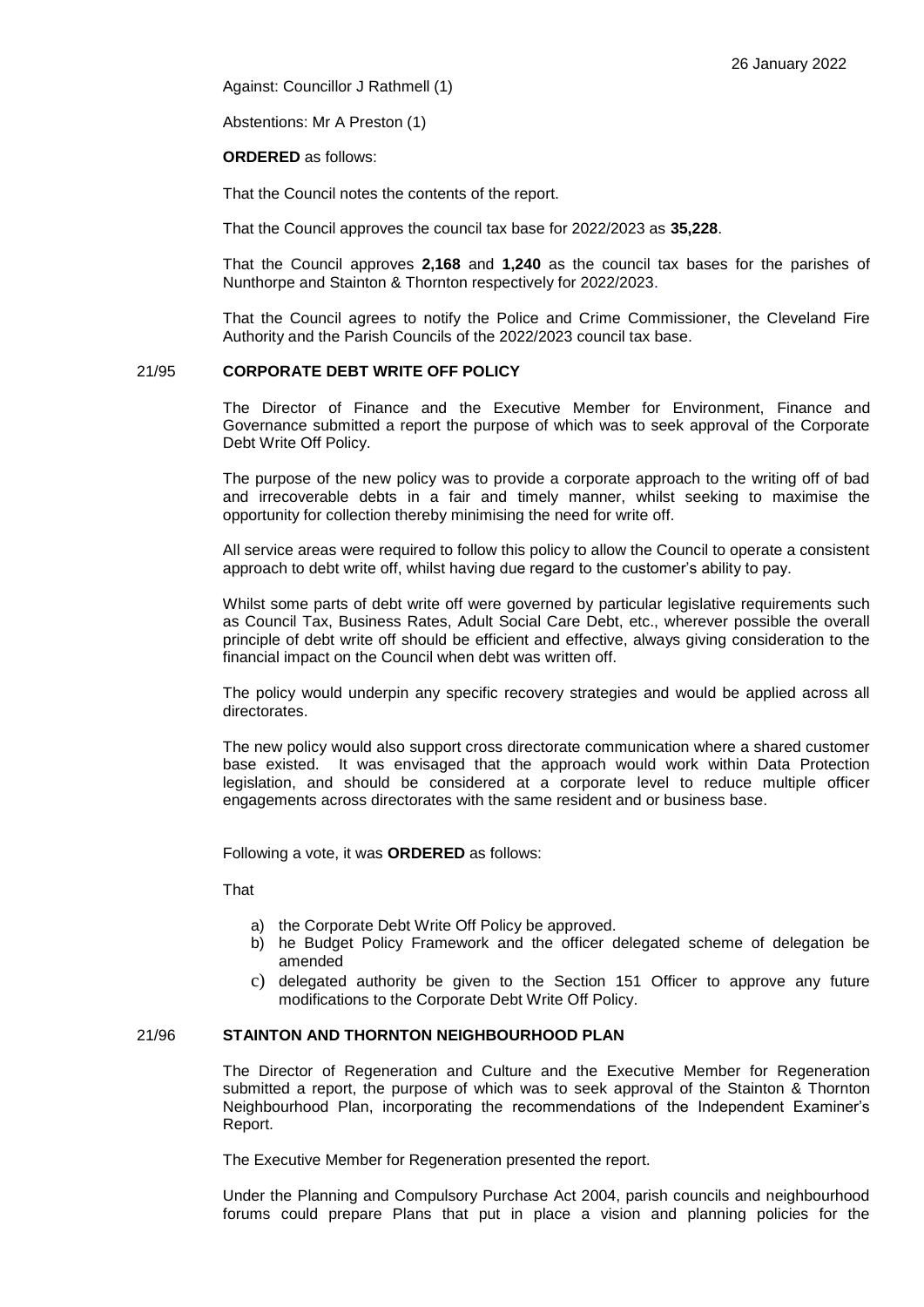development, and use of land within their designated Neighbourhood Area.

Stainton & Thornton Parish Council had prepared its draft Neighbourhood Plan, which had been assessed by an Independent Examiner. The Independent Examiner had submitted his report to the Council, and recommended that a number of amendments, needed to be made before the Plan could proceed to the referendum stage of the Neighbourhood Planning process.

Officers had incorporated the necessary amendments to the Plan and the Parish Council had agreed that the Plan accorded with the Examiner's recommendations.

Approval was sought from the Council, for the Plan with the incorporated amendments to proceed to the referendum stage of the Neighbourhood Planning process. Once approved, a decision statement would be issued and placed on the Council's website outlining its decision that the Plan, should proceed to a referendum.

Following a successful outcome of the referendum, a further Council report would be prepared, in order for the Neighbourhood Plan to be formally adopted by the Council, as part of its Statutory Development Plan, against which future planning applications within the designated Neighbourhood Area would be determined.

Following a vote, it was **ORDERED** as follows:

That the Stainton & Thornton Neighbourhood Plan, incorporating the recommendations of the Independent Examiner's Report, be approved.

### 21/97 **URGENT ITEMS**

There were no urgent items submitted for this meeting.

# 21/98 **MEMBERS' QUESTION TIME**

There were no questions submitted within the specified deadlines for Members' Questions for this meeting.

# 21/99 **NOTICE OF MOTIONS**

### 21/100 **NOTICE OF URGENT MOTIONS (IF ANY)**

There were no Urgent Motions submitted within the specified deadlines for Urgent Motions for this meeting.

### 21/101 **UPDATE - COUNCIL CONSTITUTION**

The Monitoring Officer submitted a report which proposed the following amendments to the Council's Constitution:

- amendments to the Contract Procedure Rules, Financial Thresholds.
- an amendment to the wording for rules in relation to Ordinary Motions at Paragraph 76 of the Council Procedure Rules.
- an amendment to Page 8 paragraph 3 of the Officer Employment Procedure Rules Change of wording for the Appointment of Head of Paid Service to provide for the appointment to be made by Full Council or by recommendation from the Chief Officer Appointments Committee.
- insert Procedure and Guidance for Councillor Calls for Action into the Constitution.
- insert Political Balance Procedure Rules into the Constitution.
- amendment to the Standards Committee and Corporate Affairs and Audit Committee, Terms of Reference.

The report also sought approval of a Social Media Framework: Policy and Guidelines for Elected Members to be included in the Members' Handbook.

Following a vote, it was **ORDERED** that Council approve the following:

(a) The proposed changes to the Constitution as detailed in the report and notes that the